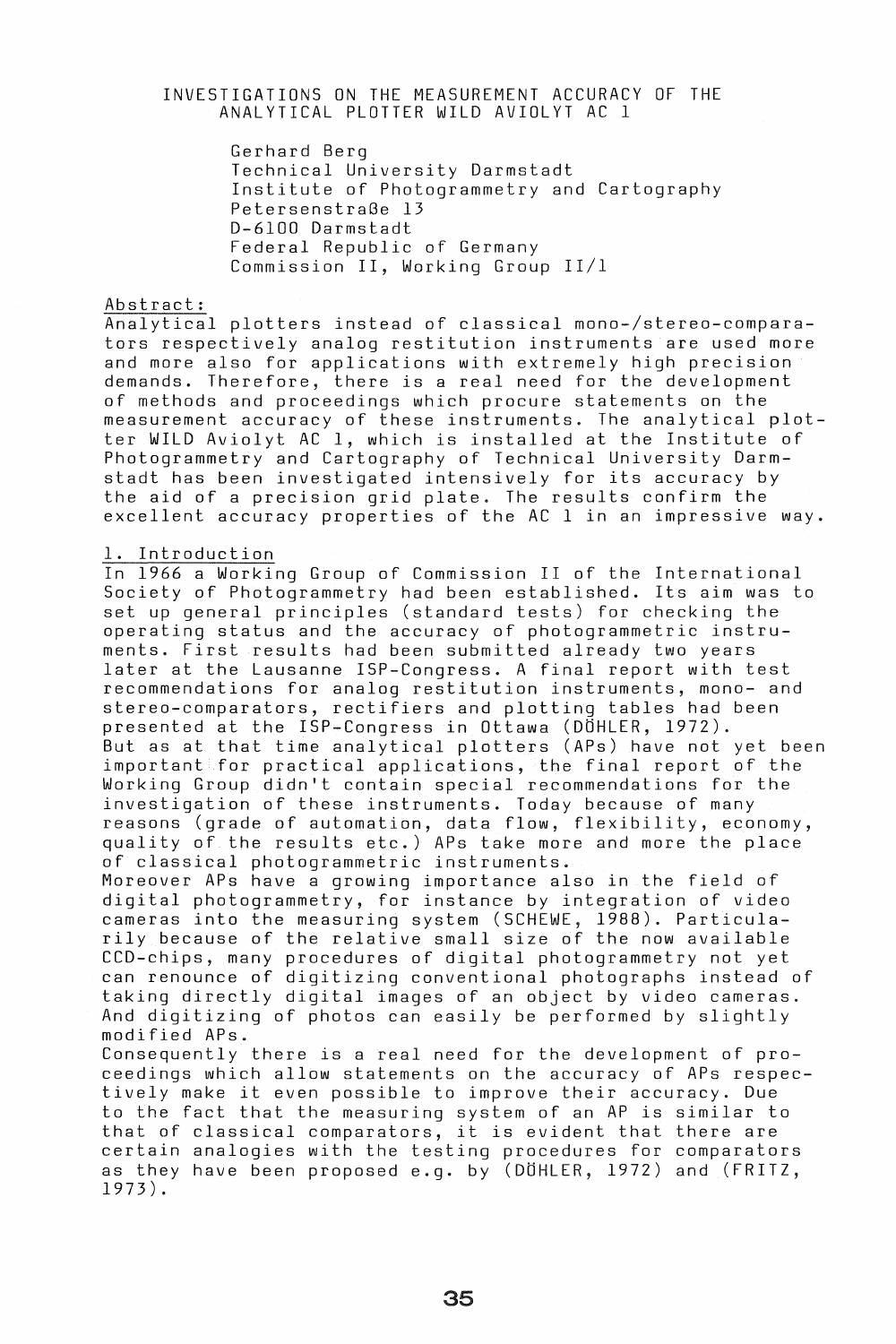If one compares the manufacturer's statements on the accuracy of the most important AP's (for example: KERN DSR-ll, ZEISS PLANICOMP, WILD BC 2), it can be recognized that there are only negligible differences. The accuracy of these instruments is in the order of  $2-3 \mu m$ , which also has been proved true by practical experience. For the most customary jobs (for example: aerial triangulation, stereo plotting) that is quite sufficient. Merely for the WILD Aviolyt AC lone can find an accuracy  $\frac{1}{2}$  is the measure  $\frac{1}{2}$  in the same same find an assumed  $\frac{1}{2}$  our institute in 1983 an AC 1 has been installed. From the beginning it was intended to apply the instrument also in the field of - conventional and digital - precision close range photogrammetry (BERG, 1986 and 1988). Therefore intensive investigations on the accuracy of the AC 1 have been performed, on which will be reported now.

But at first the AC I-measuring system and its calibration have to be described.

#### 2. The measuring system and its calibration

The measuring system (Fig. 1) has been constructed strictly according to Abbe's comparator principle. Two precision glass scales with evaporated subdivisions (grid constant: 20  $\mu$ m) and fixed zero markings for reference finding have been arranged mutually orthogonal. Together with linear encoders they yield the measuring information with a resolution of  $l \cdot \mu m$ .



Fig. 1: Perspective view of the AC I-measuring system

The straightness of the coordinate axes is guaranteed by costly constructive measures, among others by glass edges which have been cut at high precision. The driving system which have been eas as high prosidion. The directing system current motors has constructionally been separated from the measuring system so that both systems do not influence each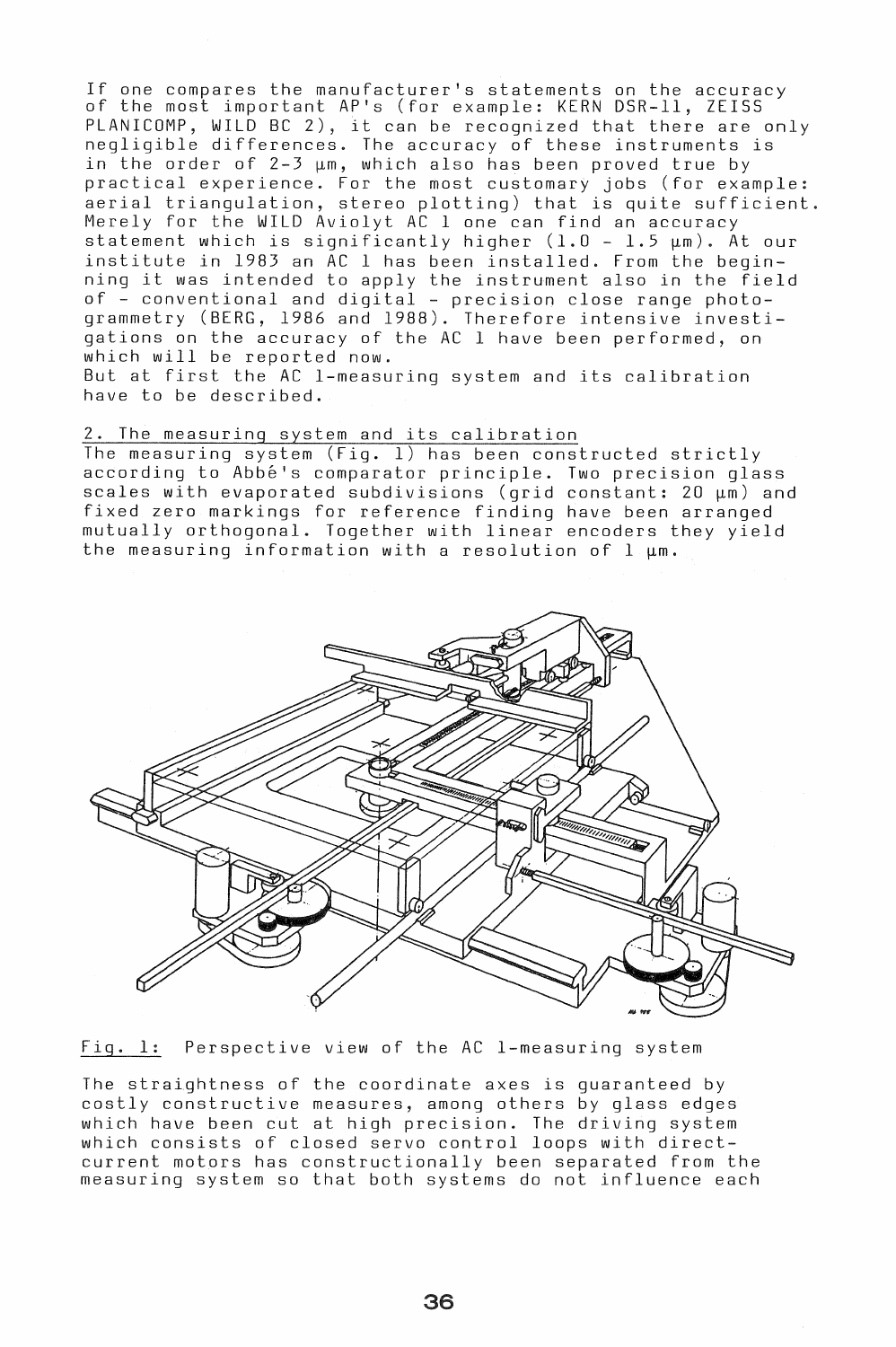other. The two precision glass scales in each measuring system respectively define an internal coordinate system which is called 'servo-coordinate-system' x<sub>S</sub> = (x<sub>S</sub>,y<sub>S</sub>)<sup>T</sup>. Because of<br>unavoidable tolerances during manufacturing and mounting it has to be expected that the servo coordinates  $\frac{x_{\rm S}}{x_{\rm S}}$  not yet represent ideal retangular coordinates as they are needed for photogrammetric applications.

Especially the following deviations (errors) may occur (see also  $Fig. 2):$ 





The two glass scales may not be exactly orthogonal to each other;

- they may have different scale factors;
- within the glass scales certain scale tensions may occur;
- the straightness of the coordinate axes may not be fullfilled perfectly.

Some other error sources for example spindle errors, drag errors and errors because of the projection onto the scale axes, which may occur with other<br>APs can be excluded at Fig. 2: APs can be excluded at Servo coordinates and the AC 1 because of constructional reasons.

the influence of changes in the ambient temperature on the accuracy can be neglected under conventional conditions: the systeracy can be negrected ander convencionar condicioner end by:<br>matic reference shifting is in the order of only 0.2  $\mu$ m per centigrade degree.

For the purpose of transformation the servo coordinates  $x_{s}$  into ideal rectangular comparator coordinates  $x_k = (x_k, y_k)^\top$  - it has to be found a unique mathematical  $x_k = (x_k, y_k)^\top$ between these two coordinate systems so that we have  $x_{s} = f(\underline{x}_{k})$  (1)

and vice versa. This relation is called 'calibration function'. The choice of a proper calibration function is a problem which will be treated in the following. The WILD standard procedure for the calibration makes use of a 3 x 3 precision grid which has been engraved on each image-carrier. The rectangular coordinates of the 9 grid points (distance between the points: 90 mm) are known by a standard deviation of  $0.2 ~\mu$ m. The calibration function is supposed to be an affine transformation, so that we have

$$
x_{s} = a_{1} + a_{2} \cdot x_{k} + a_{3} \cdot y_{k}
$$
  
\n
$$
y_{s} = b_{1} + b_{2} \cdot x_{k} + b_{3} \cdot y_{k}
$$
 (2)

The determination of the 6 transformation parameters  $a_i$ ,  $b_i$  i = 1,2,3 is done by a special calibration routine of the WILD system software.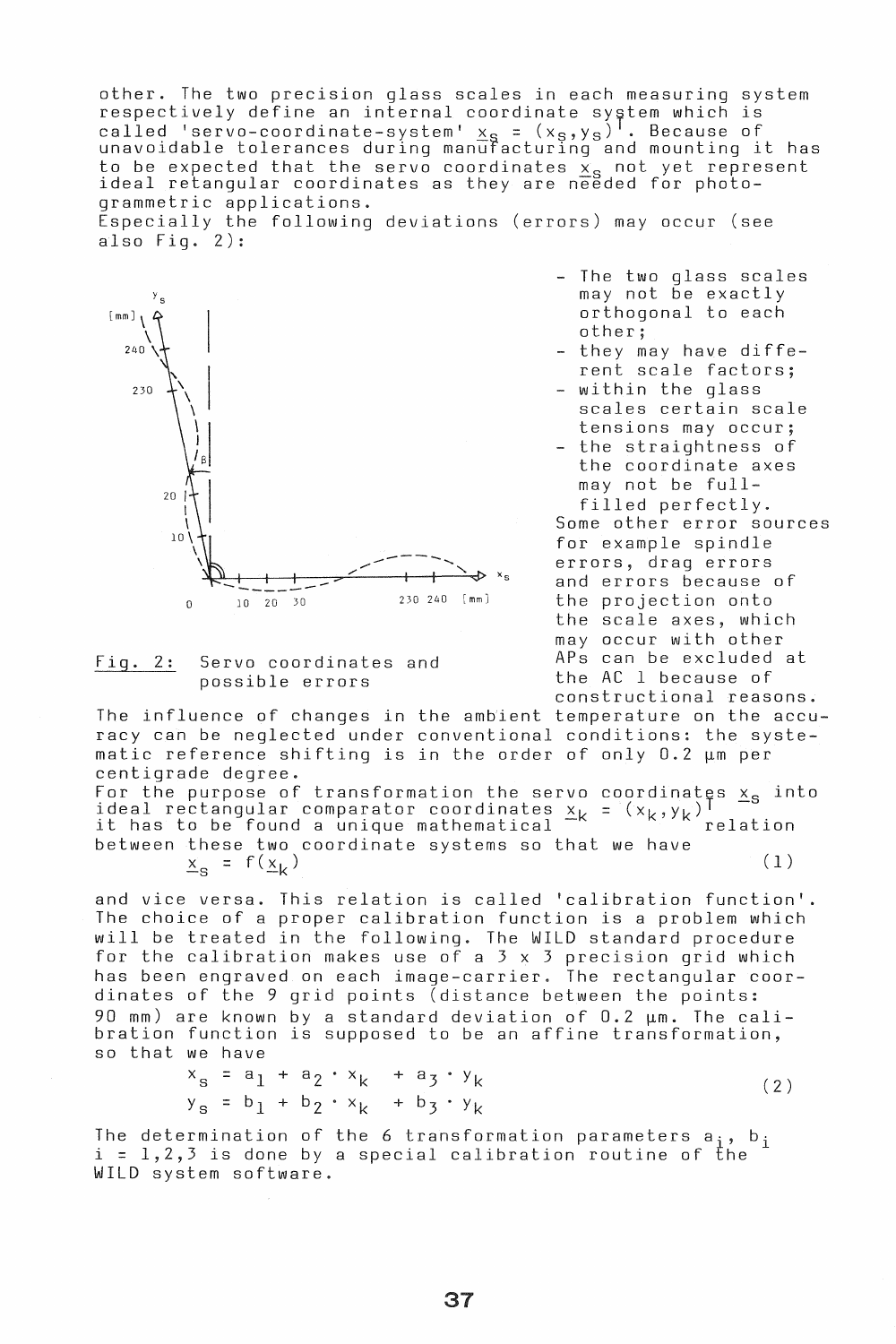One purpose of the investigations carried out was to find an answer on the question whether this standard procedure is sufficient for the complete description of all existing imperfections of the measuring system or, in other words, whether an extension of the calibration function respectively an addition of the number of grid points does lead to a better accuracy.

### 3. Investigations of the precision glass scales

As part of the final manufacturing control the subdivisions of the glass scales have been checked at intervals of 1 mm. The checking records have been made available by the manufacturer. The maximum positive resp. negative deviations from the correct length amounted for example for the x-glass scale of the right measuring system to +  $0.32 ~\mu$ m resp. -  $0.58 ~\mu$ m. By introduction of a scale factor (fitting straight line) the maximum deviations could be reduced to  $+$  0.30  $\mu$ m resp. - 0.37  $\mu$ m. The RMSdeviation then amounted to only  $0.15 ~\mu$ m. The results for the other 3 glass scales were in the same order, the RMS-deviations even amounted to only  $0.12$  -  $0.13$   $\mu$ m. By that the high quality of the glass scales is clearly proved.

#### 4. Further measurements and investigations

Moreover intensive measurements have been carried out using a precision grid plate with  $23 \times 23 = 529$  grid points (distance between the grid points: 10 mm). The coordinates of the grid points are known by a standard deviation of 0.2 um. Because of the high precision and the density of the grid points also complicated calibration functions can be established and evaluated.

## 4.1 Preliminary investigations

Prior to the calibration measurements some preliminary investigations have been carried out whose results are summarized now:

- the pointing accuracy (repeatability) is different for both directions x and y. The obtained standard deviations are  $0.6 ~\mu$ m for x and  $0.9 ~\mu$ m for y. The significant difference between x and y can easily be explained by the well-known properties of the human eye (FRITZ, 1973). With that the pointing accuracy has been found better than declared by WILD.
- There are no significant accuracy differences within the whole measuring range.
- The measuring result is not dependent on the direction from which the point is set up.
- The existence of a drag-error (model according to WOLF, 1975) can be excluded with high statistical significance.

### 4.2 Mensuration process

According to the recommendations of the ISP (DÖHLER, 1972) and the well-known publication of (FRITZ, 1973) the measurements have been carried out with a slightly turned grid plate (Fig. 3). The size of the angle  $\Theta$  resulted from the demand of an equidistant (0.4 mm) scanning of the glass scales. Thus the  $rotation$   $\Theta$  provides an even sampling of possible nonlinear errors along the axes of the measuring system. The measurements have been carried out by one operator. Altogether each grid point has been observed eight times: twice in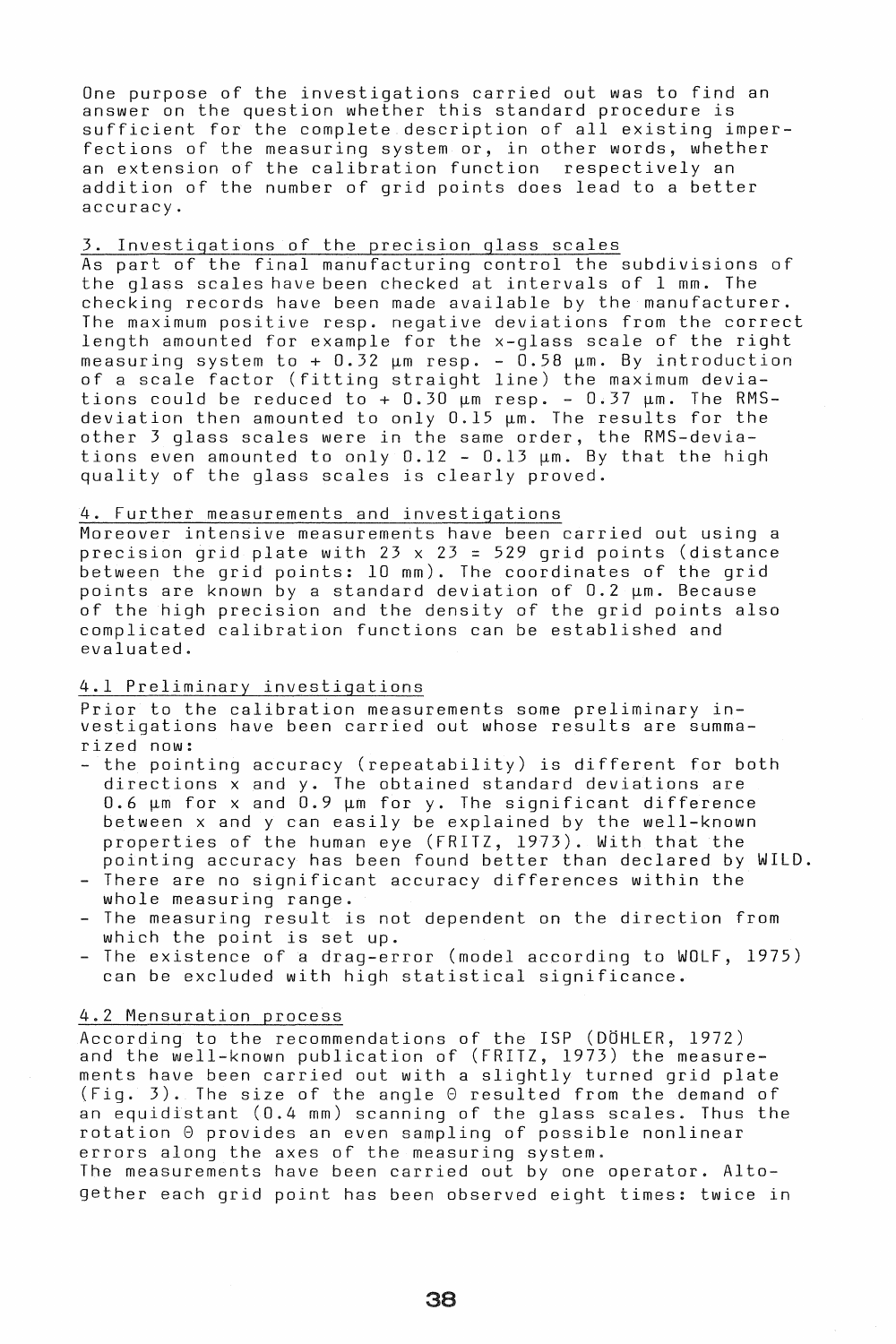

Fig. 3: Rotation of the grid plate

each of the four positions (cases), which resulted from a respective rotation of the grid plate by 100 gon. The extensive grid measurement have been performed at a 19-fold magnification and by assistance of a new developed measuring program, called SMO (WEISENSEE, 1985). This program which is based upon the WILDsystem-software permits a far-reaching automation of the mensuration process. The operator's job is only the fine setting. In this way a high rapidity (about 6-10 points per minute) and an excellent quality of the measurements are obtained.

All described measurements have been performed for both the left and the right measuring system.

### 4.3 Computations and statistical analysis

The basis for the computations were the observed servo coordinates  $x_{\rm s}$  and the comparator coordinates  $x_{\rm i}$  of all grid points. The comparator coordinates have been assumed to be true. Thus we have 529 (grid points) x 8 (observations per grid point) x 2  $(x_{s}$  and  $y_{s}$ -coordinate) = 8464 single observations from which we have to determine the parameters of the calibration function by adjustment.

Two different models for the calibration function have been selected:<br>model I:

model I: affine transformation according to equation (2). This model is equal to the model recommended by WILD.

model II: extended affine transformation, according to eq. (3):

 $x_{s} = a_{1} + a_{2} \cdot x_{k} + a_{3} \cdot y_{k} + a_{4} \cdot x_{k}^{2}$  (3)  $y_{s}$  = b<sub>1</sub> + b<sub>2</sub> · x<sub>k</sub> + b<sub>3</sub> · y<sub>k</sub> + b<sub>4</sub> · y<sub>k</sub><sup>2</sup></sup>

#### 4.4 Results

The computations for both the right and the left measuring system of the AC 1 have been performed independently from each other. Thus also the results have to be presented one after the other.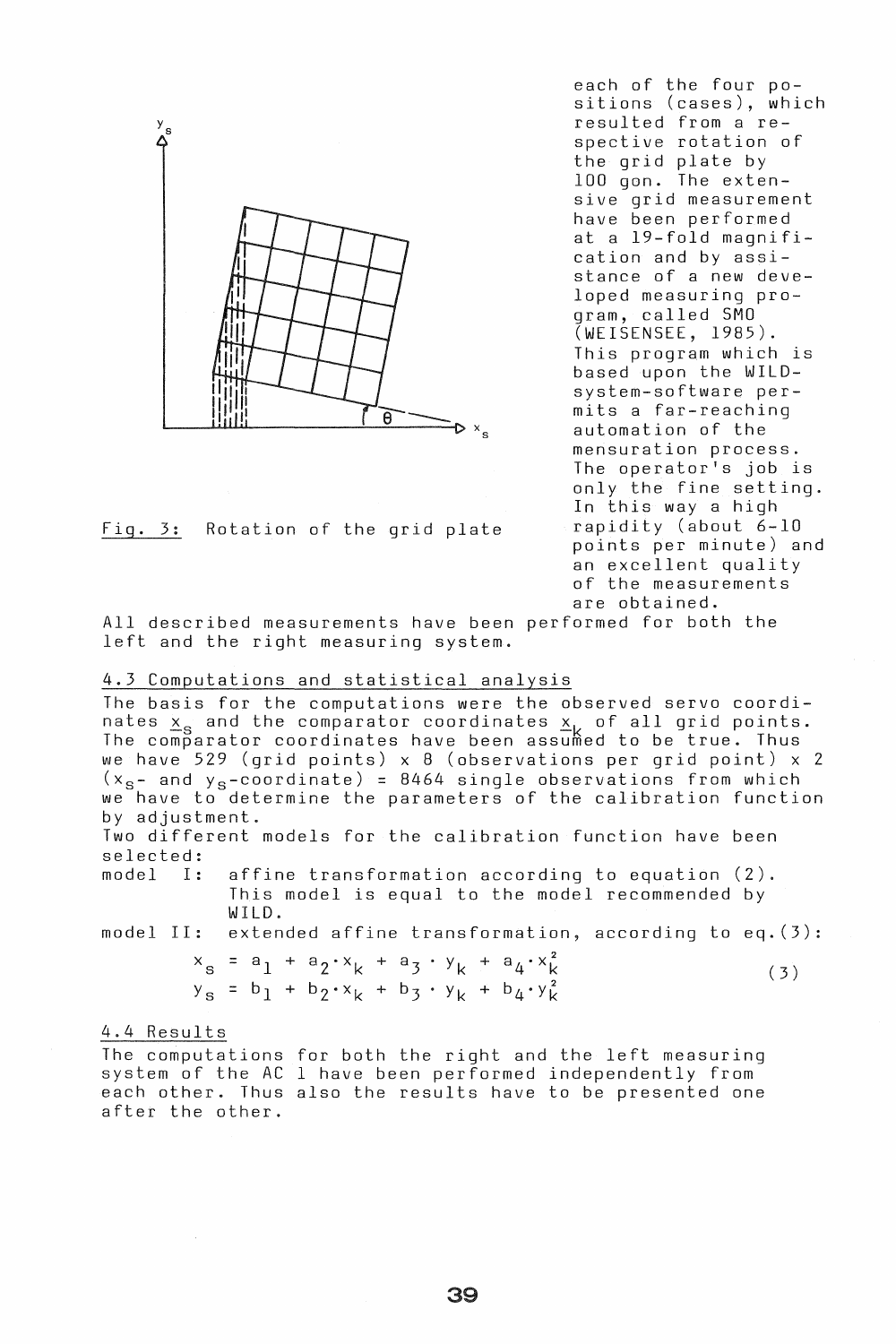### 4.4.1 Right measuring system

The performed investigations mainly refer to the residuals who performed investigations mainly fortunates as they have been<br>v<sub>xs</sub> and v<sub>ys</sub> of the observed servo coordinates as they have been ys of the observed serve coordinated as they have be gram of the residuals as they resulted from the adjustment according to model I.



Fig. 4: Residuals resulted from model I

For both directions  $x_s$  and  $y_s$  it can easily be recognized that we have small deflections which lead to a larger number of positive residuals at the boundaries and to a larger number of negative residuals in the middle of the measuring range. As the effect of the deflections is only in the order of 0.2 - 0.4  $\mu$ m at the boundaries and 0.2 - 0.3  $\mu$ m in the middle it can certainly be neglected for practical photogrammetric applications.

Nevertheless a further adjustment has been performed, but now with additional parameters using model II. By that the standard deviation of the weight unit could be reduced, but only very slightly. Both additional parameters have been obtained significantly different from zero. The residuals of the observed servo coordinates for that model are shown in Fig. 5. Now the effect of deflections can be recognized no longer. Model II obviously is well-suited to compensate the ascertained small non-linear deviations.

A further investigation dealed with the questions whether the residuals are normally distributed, which among other things can be interpreted as one reference to a correctly selected calibration function. As test for normal distribution the  $x^2$ -test has been selected.

 $\widetilde{F}$ ig. 6 shows exemplarily for the y $_{\rm s}$ -component of the servo rig. o shows exemplailly for the ys-component of the serve models.

As it can be seen easily there are only slight differences between model I and model II. The hypothesis of normal distribution can be accepted for both models. Similar results have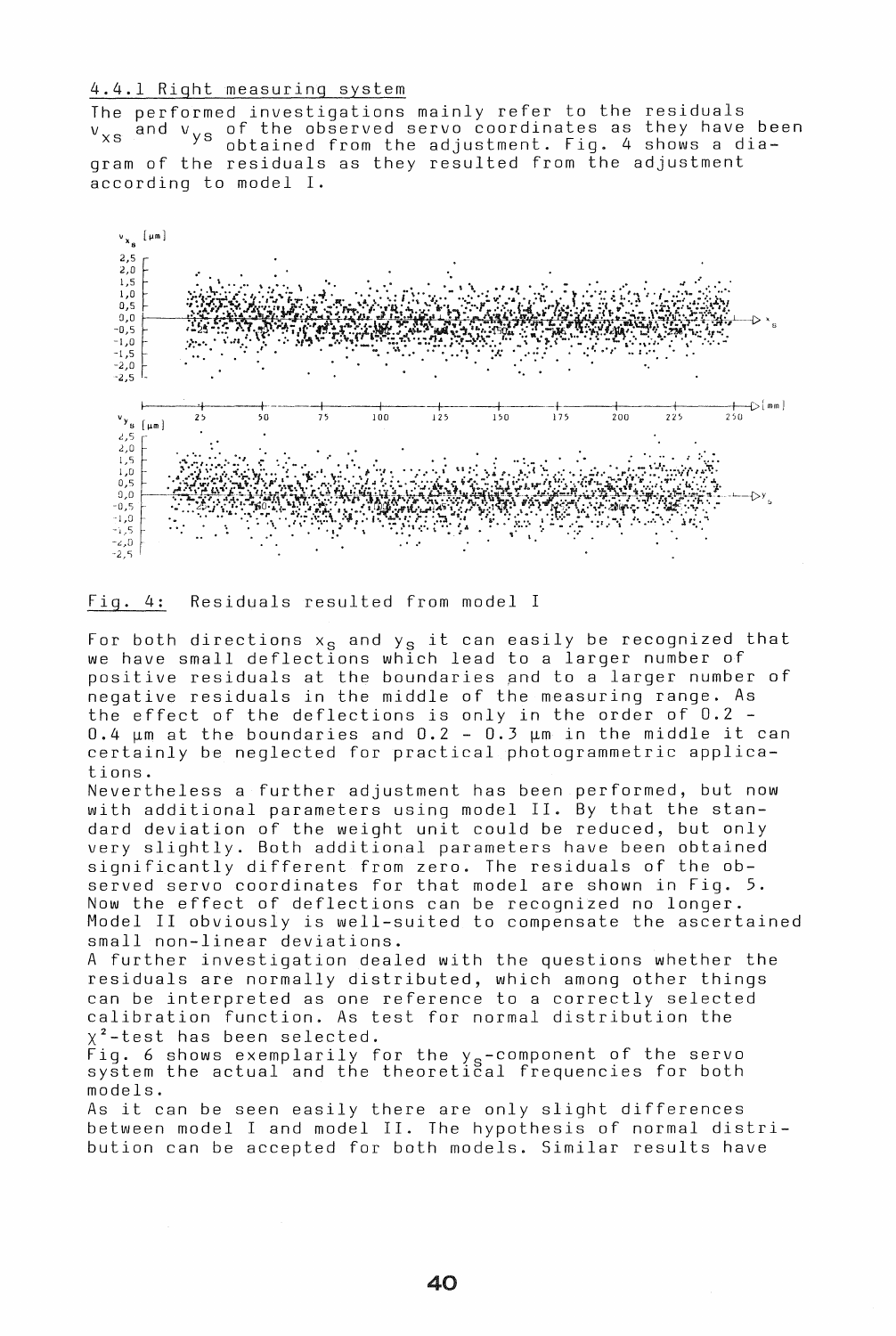

Fig. 5: Residuals resulted from model II





also been obtained for the  $x_{\vartheta}$ -component. The standard deviation of the normal distributlon in all cases is in the order of  $0.7$  -  $0.8$   $\mu$ m. As it has been shown in section 4.1 the pointing accuracy is in the same order  $(0.6 - 0.9 ~\mu m)$ . Thus it can be concluded that the obtained standard deviations obviously depend in the first place on the accuracy of setting a grid point and only in the second place on the accuracy of the measuring system or, in other words, that the accuracy of the measuring system is better than the accuracy of setting. At last it has been investigated whether any periodic effects within the residuals can be recognized. For that purpose the power spectrum of the residuals for all computational variants have been determined (see for example Fig. 7). It could be found that there are no significant peaks within

any power spectrum from which can be concluded that there are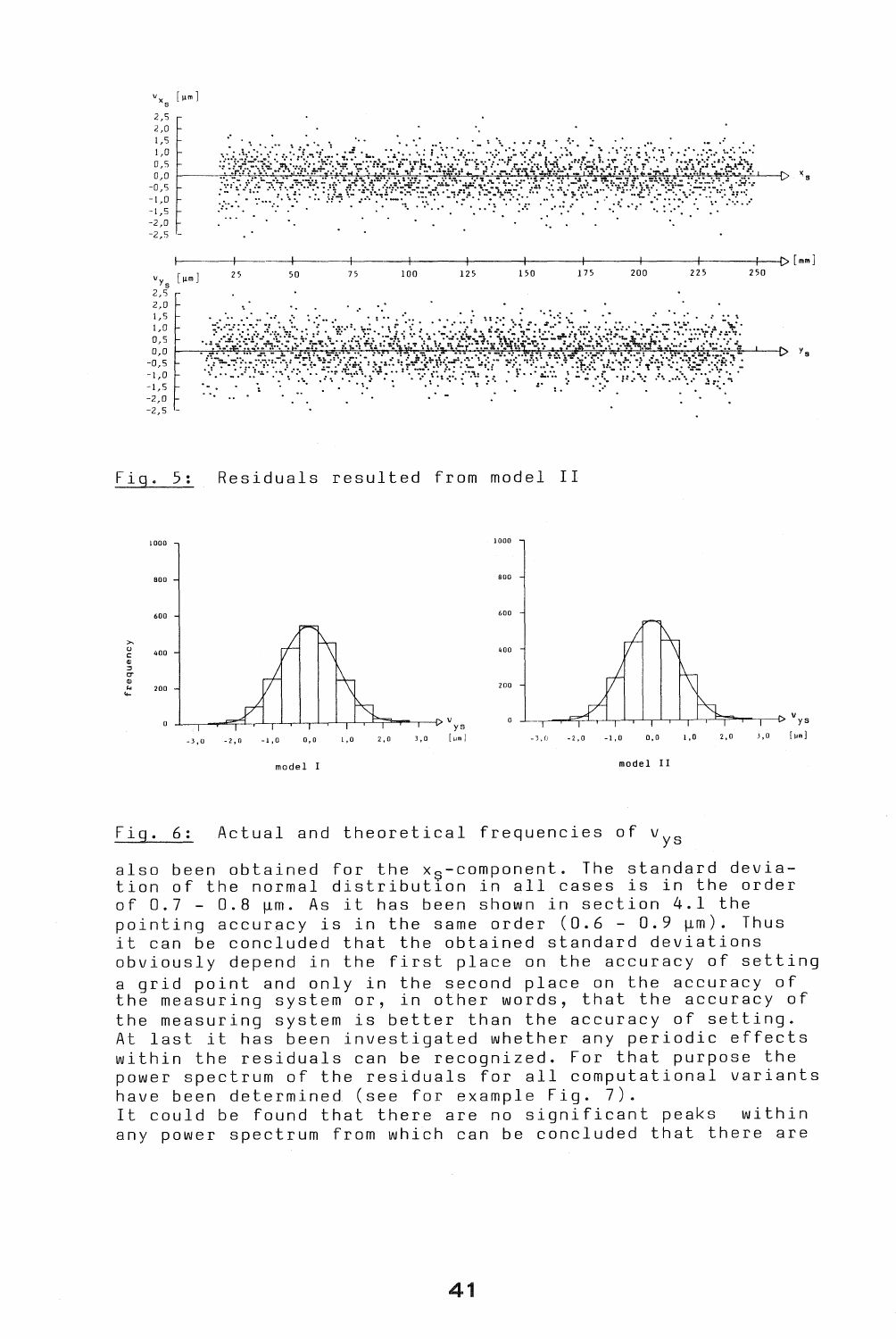

Fig. 7: Power spectrum for  $v_{\text{xs}}$  and  $v_{\text{ys}}$  (model II)

no significant periodic effects within the residuals. With that a further extension of the calibration function for periodic parameters is not required. On the contrary the mean energy level of the spectrum of less than  $0.1 ~\mu m^2$  even can be explained only by rounding errors which follow from the resolution of the servo system.

# 4.4.2 Left measuring system

The favourable properties found for the right measuring system essentially have been proved true also for the left measuring system. The obtained accuracy is again  $0.7 - 0.8$   $\mu$ m for both models. But in contrast to the right side no deflection effects could be recognized. The results even couldn't be improved by model II. Two further characteristics of the residuals have been found equal to the right side: normal distribution and the absence of periodic effects.

### 5. Conclusions

The performed investigations clearly confirm the excellent accuracy properties of the WILD Aviolyt AC 1. The measuring accuracy has been found to be  $0.7 - 0.8$   $\mu$ m. With that the accuracy statement of the manufacturer  $(1.0 - 1.5 ~\mu m)$  has significantly been exceeded. As it has been shown,under certain circumstances the calibration function can be improved slightly by a refined calibration model, but it can be doubted that there is a need for that in practical photogrammetric applications. The performed investigations can easily be applied also to other analytical plotters. Further projected investigations will deal with the question how to separate grid errors from errors of the measuring system, respectively how to calibrate the measuring system, if one renounces of a precision grid plate.